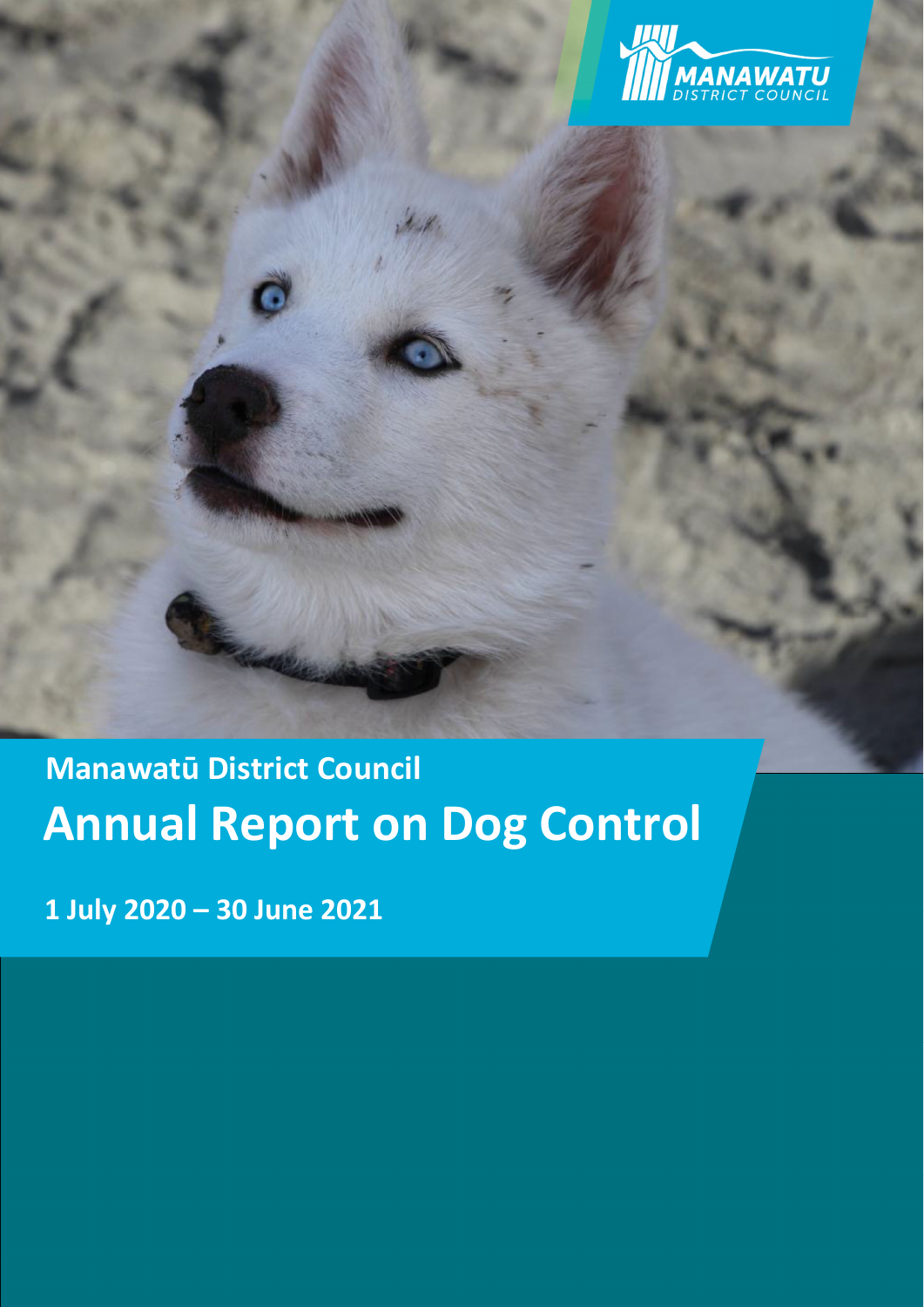### **PART 1 – Dog Control Policy and Practices**

#### **Dog Control in the District**

The focus of dog control has been on responding to service requests and complaints within the timeframes set by Council through its Long Term Plan and Annual Plan.

Animal Control Officers have, in this period, made concerted efforts at being pro‐active in the detection of offences. This was specifically targeted at dogs that were un‐registered, and also dogs that were allowed to wander.

Council's approach to owners of unregistered dogs is that the Animal Control Officers conduct property inspections, owners are issued verbal or written warnings followed by the serving of an infringement notice, and as a final measure if absolutely necessary, impounding.

Pro‐active efforts were also made to ensure that all dogs were classified correctly in accordance with the provisions of the Dog Control Act 1996.

A joint service agreement is provided in partnership with the Rangitikei and Manawatu Districts. A Senior Animal Control Officer is based between the two areas and two Animal Control Officers are based in Feilding.

Animal Control Officers respond to priority one calls after hours. Priority One calls include dog attacks.

Animal Control Officers have visited properties of 'selected owners' in the district to ensure that the properties are maintained to the appropriate standard required for this type of ownership status.

#### **Nuisance from dogs**

Animal Control maintain a list of all dogs classified as dangerous and menacing under the provisions of sections 31, 33A and/or 33C of the Dog Control Act 1996. Physical checks have occurred within this period to ensure that all dogs classified as menacing, regardless of the reason why, comply with the requirements of the classification.

#### **Prohibited public places, dog on leash areas and dog exercise areas**

There are specific areas within the Manawatu District Council area designated for exercise, lead only and prohibited areas.

Animal Control Officers approach any breaches of these requirements in an educational manner, with any issue of infringements undertaken as a last resort.

The dog control policy and bylaw were reviewed and adopted on 10 October 2019. The dog ban area in the centre of town has been removed in favour of a dog friendly town centre following the public consultation process. There has been an increase in dogs on a lead in the town centre.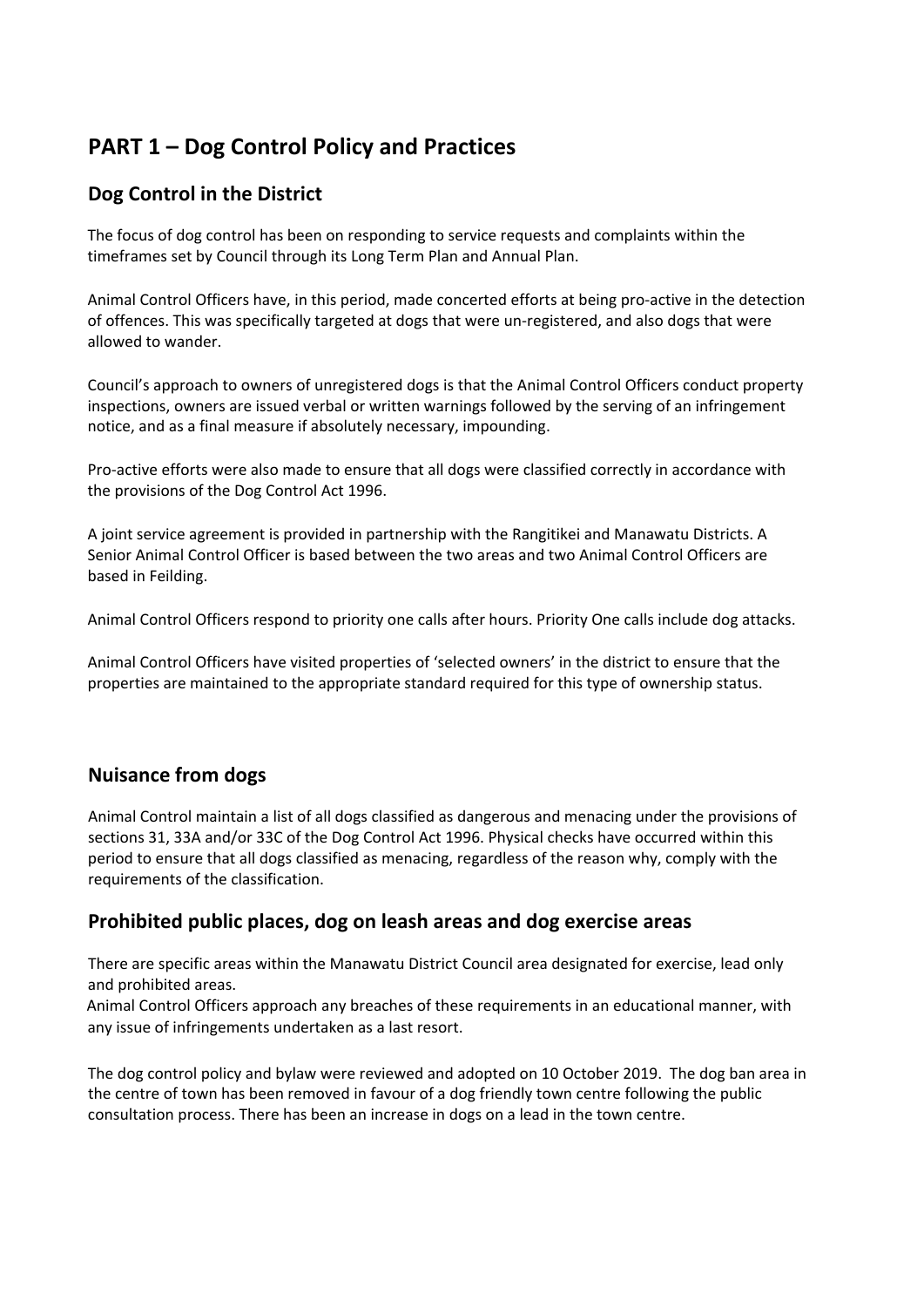#### **Fees for Dog Control and Registration**

| <b>Fee description</b>                                              | Discounted fee if paid by<br>1 August 2020 | <b>Standard Fee if paid after</b><br>1 August 2020 |
|---------------------------------------------------------------------|--------------------------------------------|----------------------------------------------------|
| General registration                                                | \$107.00                                   | \$160                                              |
| Neutered / spayed                                                   | \$68                                       | \$102                                              |
| Working dogs /<br>selected<br>owners / gold card                    | \$35                                       | \$50                                               |
| classified<br>Dangerous dogs<br>under the Dog<br>Control Act 1996   | \$164                                      | \$243                                              |
| classified<br>dogs<br>Menacing<br>under the Dog<br>Control Act 1996 | \$164                                      | \$243                                              |
| <b>Disability Assist registration</b>                               | No charge                                  | No charge                                          |

The registration fees for the 2020 – 2021 financial year were made up as follows:

#### **Classification of owners and dogs**

| <b>Registration Type</b> | Number of Dogs as at 30<br><b>June 2020</b> | Number of Dogs as at 30<br><b>June 2021</b> |
|--------------------------|---------------------------------------------|---------------------------------------------|
| General registration     | 971                                         | 1183                                        |
| Selected owners          | 1901                                        | 1967                                        |
| Neutered dogs            | 2615                                        | 2614                                        |
| Dangerous dogs           | 6                                           | 7                                           |
| Working dogs             | 1866                                        | 1851                                        |
| Disability assist dogs   | 9                                           | 9                                           |
| Menacing dogs            | 91                                          | 95                                          |
| Gold Card                | 478                                         | 525                                         |

#### **Education relating to dogs**

The Manawatu District Council provides a dog education programme to schools within the district. The contractor providing the dog education programmes has published a childrens book highlighting the dog safety messages which are used in support of the programmes for schools.

Animal Control Officers make themselves available to assist owners with help or advice on dog obedience and courses available. Animal Control Officers regularly provide advice and guidance in relation to specific behavioural matters.